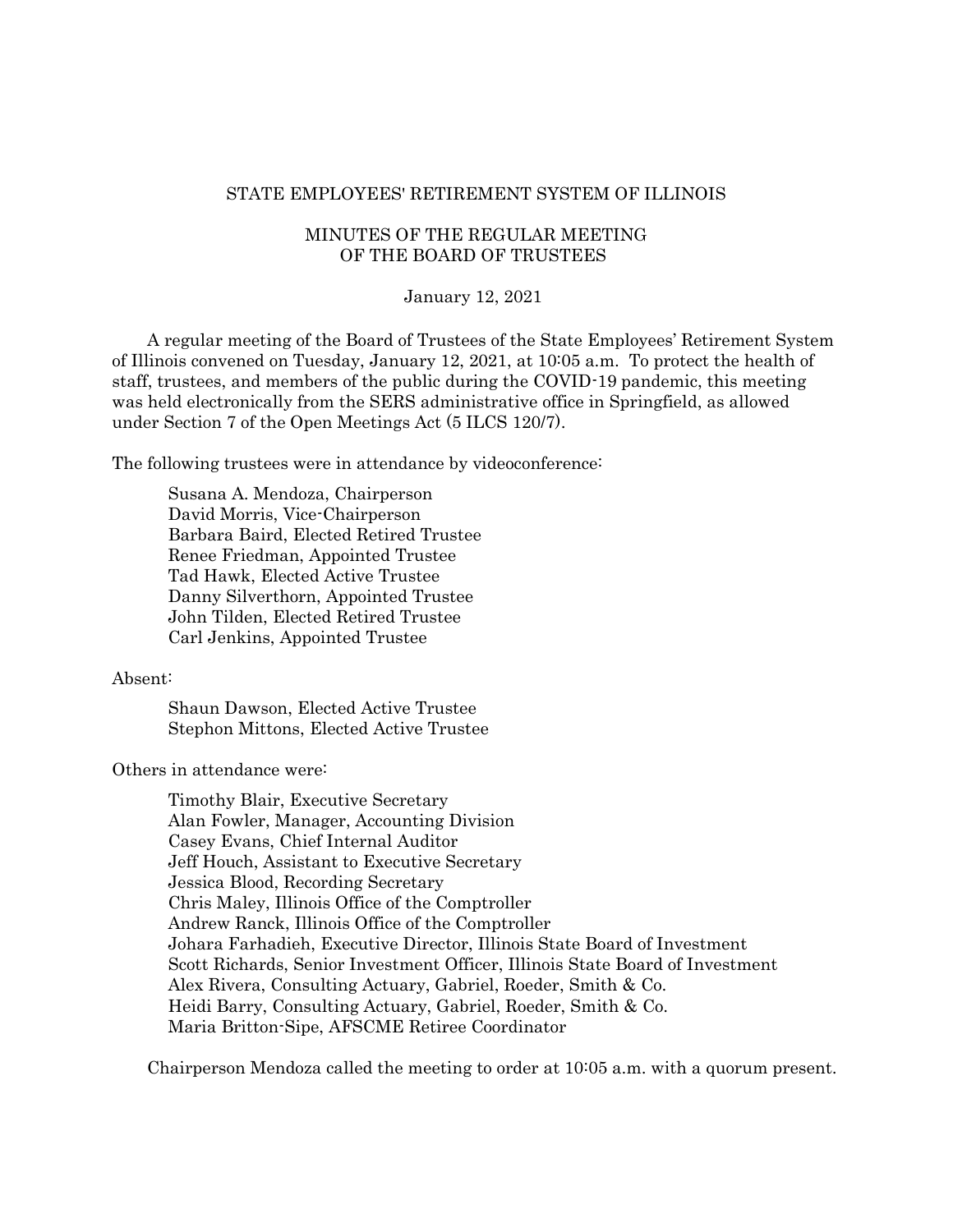## REPORT OF THE ILLINOIS STATE BOARD OF INVESTMENT

Johara Farhadieh, Executive Director of the Illinois State Board of Investment (ISBI), began the ISBI presentation by highlighting the current ISBI asset allocation policy. She informed the Board that ISBI recently altered the allocation policy to a "barbell" approach by investing in risk-on assets to help achieve the targeted rate of return but also protect against downside by ensuring exposure to uncorrelated asset classes. Consequently, ISBI has increased its target allocation in Private Equity from 7% to 9%, in private credit from 8% to 9% and in Infrastructure from 2% to 3%. They also increased the exposure to treasuries by 1% and the core bond portfolio by 1%. To increase the allocation to these asset classes, the Board had to reduce its allocation to Treasury Inflation-Protected Securities (TIPS) by 1%, and to the Multi-Sector Credit portfolio by 5%.

Ms. Farhadieh continued her presentation by summarizing ISBI's recent testimony to the Senate Pension Investments Committee on diversity and inclusion, noting that 39% of the ISBI portfolio is currently managed by Minority, Women, or Disabled Person owned firms.

Mr. Richards began his review of the performance of the portfolio by noting that the total portfolio through September 30, 2020 was up 4.9% and slightly trailed the benchmark of 5.0%. He stated that managers of assets within multiple asset classes have not yet reported their numbers given the timing of the report and he expects that once those numbers are reported, the total return will be higher than 4.9%.

Mr. Richards reviewed the performance of several asset classes by starting with the Fixed Income portfolio, noting it was up 1.4% for the first quarter and was in the 51st percentile among its peer group. He added that the Global Equities Composite returned 8.4% for the quarter ending September 30, 2019, outpacing the benchmark return of 8.1%. Mr. Richards continued his report by stating that the U.S. Equity portfolio returned 9.3% exceeding the benchmark return of 9.2%.

Mr. Richards then discussed the Non-U.S. Equity composite, which had a fiscal year to date return of 8.3%, significantly exceeding the benchmark return of 6.8%. He noted that the private equity composite was up 5.0% compared to the benchmark return of 11.6% and indicated that most private equity managers had not yet reported updated returns and that he expected the actual return would be in the double digits once all have been reported.

Mr. Richards concluded his report by stating that the Infrastructure portfolio slightly trailed the benchmark by 0.4% but added most of these managers have not yet reported updated returns. One of the managers recently sold off assets at a price higher than the carried value. Trustee Silverthorn moved to approve the ISBI Quarterly Review for the period ended September 30, 2020 and Trustee Jenkins seconded the motion. A rollcall vote was taken, and the motion passed unanimously. A copy of the report is maintained in the SERS office and made a part of these minutes as Exhibit A.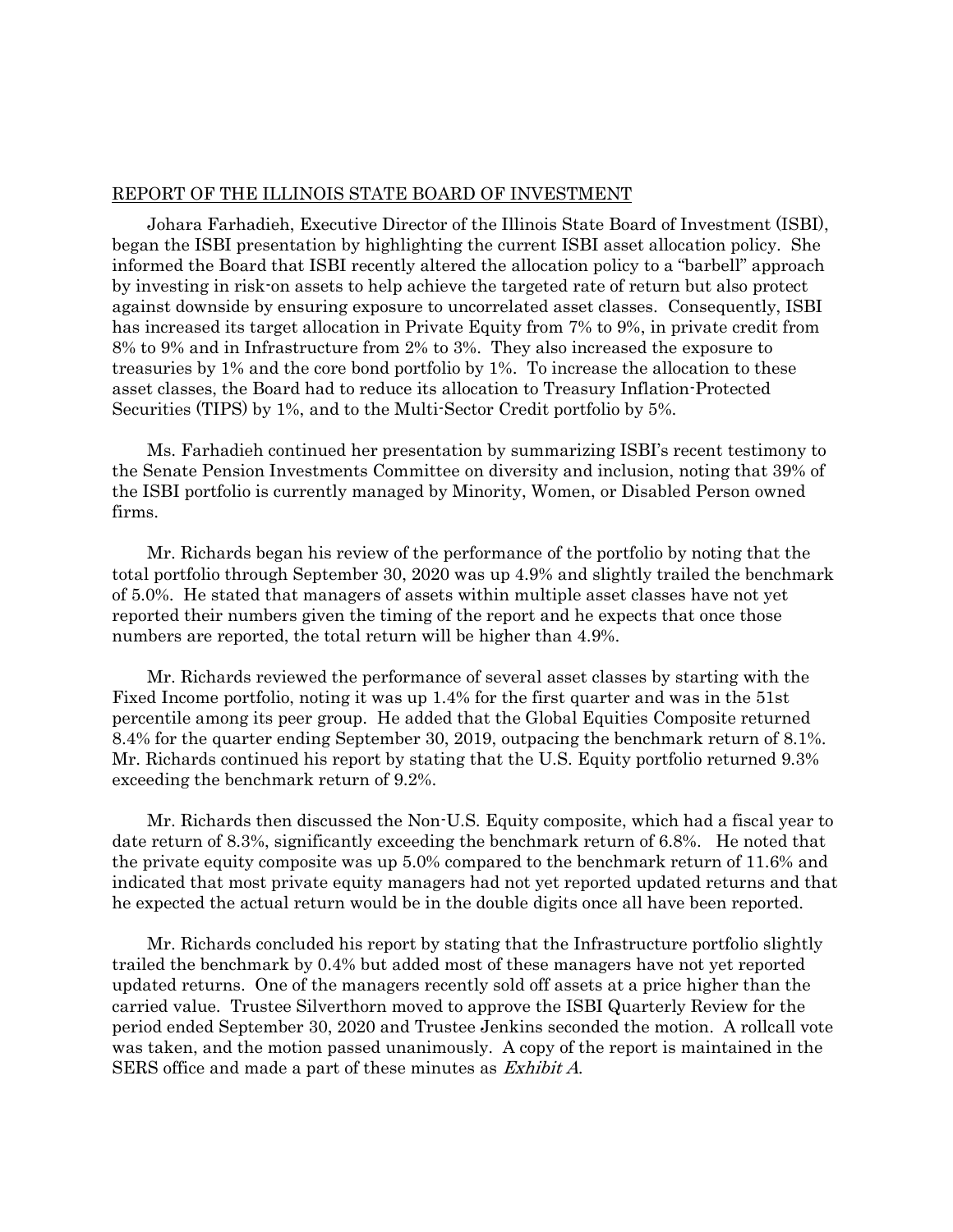# MINUTES OF THE OCTOBER 27, 2020 BOARD MEETING

The minutes of the Board meeting held October 27, 2020, were presented to the trustees by Chairperson Mendoza. Copies of these minutes were previously provided to each trustee for review. Trustee Hawk moved to approve the minutes as submitted and Trustee Friedman seconded the motion. A rollcall vote was taken, and the motion passed unanimously.

# REPORT OF CHAIRPERSON MENDOZA

Chairperson Mendoza began her report by stating that the estimated current bill backlog for the State totaled approximately \$5.3 billion; one year ago it was \$6.4 billion and two years ago it was \$7.5 billion after adjusting for Debt Transparency Act agency reports. She stated that the State borrowed \$2 billion to leverage an additional \$3.5 billion from the federal Government after paying bills that received Medicaid reimbursements. She reminded the Board this borrowing must be repaid, along with other state borrowing and investments used to pay down the bill backlog.

She concluded her report by stating that the Comptroller's office had made the January 2021 SERS contribution on time and that the Comptroller's office has continued to prioritize payments to healthcare, social services, education, and the pension systems. She offered to answer any questions from the Board. There were none.

## REPORT OF ANY TRUSTEE

Chairperson Mendoza asked if any trustee would like to offer a report. Trustee Baird indicated that she would like to offer a report. She noted that the SERS website had recently by revamped, but there is nothing in the News Section addressed specifically to retirees. Furthermore, she indicated that it would be difficult for a retiree to gather 100 signatures to run for the elected annuitant trustee spot under the current circumstances. Finally, she stated that the website should contain a COVID update more recent than the current update, which is dated March 25, 2020.

## REPORT OF AUDIT & COMPLIANCE COMMITTEE

Chief Internal Auditor Casey Evans began his report by thanking the trustees for completing all annual training requirements for 2020. He noted that the Secretary of State will be sending out statements of economic interest, adding that he would be sending out instructions via email with regards to those statements as March approaches.

Mr. Evans reported the Committee discussed a recent IT Security Audit that involved social engineering, phishing, and impersonating users. Essentially, system employees were tested by the Audit department on these various categories after the recent completion of the annual cybersecurity awareness training. For the most part, the staff did well but there was room for improvement.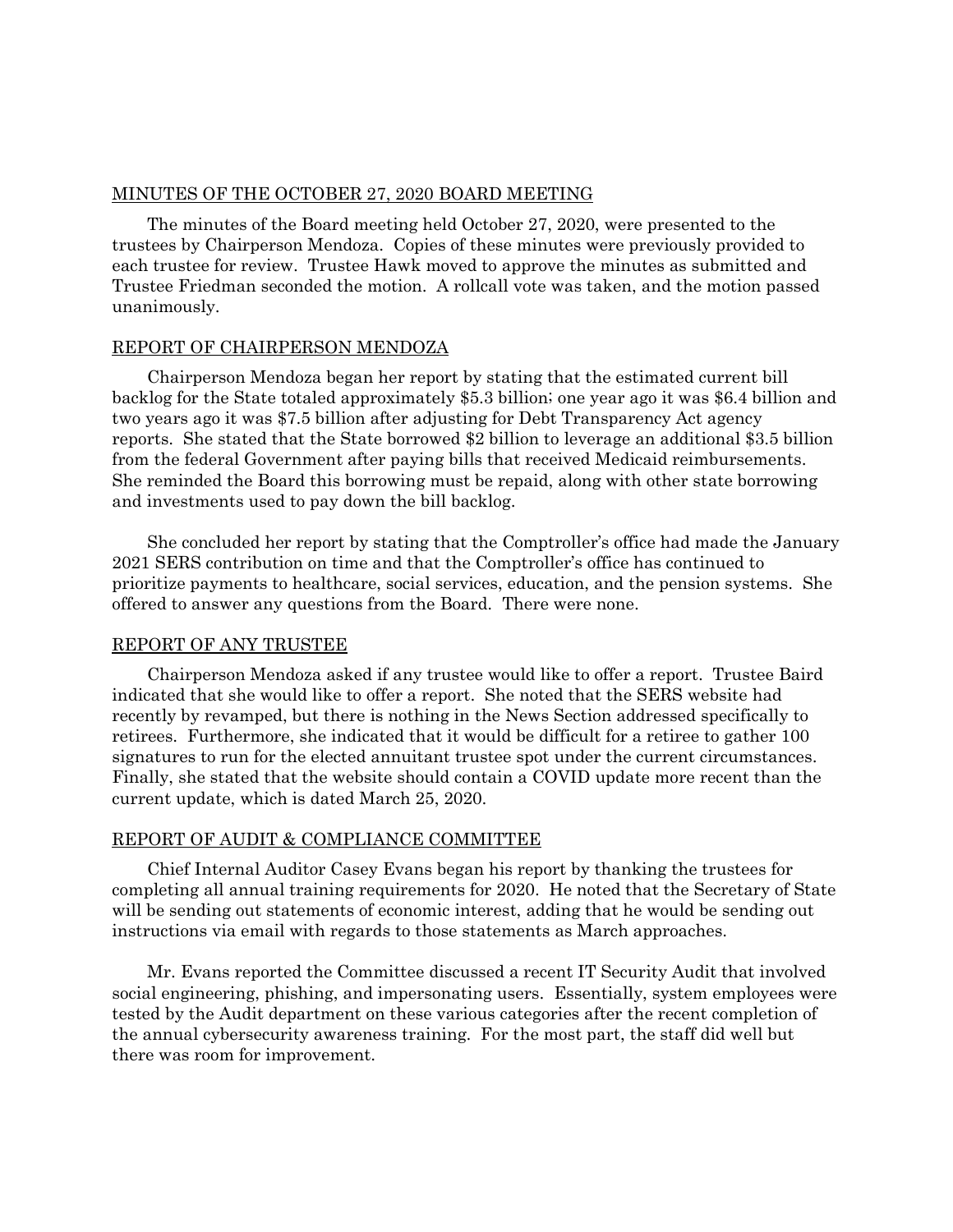Mr. Evans also remarked that the System had recently undergone its annual testing from the external auditors and that the audit was going well but that there would be a few compliance audit findings. One of the findings is related to the current Board vacancies but noted all such vacancies require appointments by the Governor. He offered to answer any questions from the Board. None were offered.

## REPORT OF RULES AND PERSONNEL COMMITTEE

Jeff Houch, Assistant to the Executive Secretary, reported the committee had authorized staff to pursue legislation and two rules. The legislation would authorize the System to indemnify financial institutions as it relates to efforts to retrieve overpaid benefits to the accounts of deceased members. The first rule would clarify that benefit adjustments due to back wages can be made at the staff level and do not require approval by the Board. The second rule would clarify that a candidate for Board trustee must meet the eligibility requirements as of the date the petitions are due.

# REPORT OF THE EXECUTIVE SECRETARY

State Actuary's 2020 Report and System Responses. Secretary Blair began by stating that the State Actuary's report for 2020 was consistent with prior reports and that it may be time to conduct a full scope actuarial audit as such audit was recommended in this year's report and had been recommended in prior years. He mentioned that the report highlighted the inadequacy of the Statutory contribution formula, indicating that the System agrees with such recommendation and provides an "actuarial determined contribution" amount in each year's certification documents. Secretary Blair concluded that the report recommends some additional disclosures be included in future valuations, and that those additions will be considered by GRS.

FY 20 Actuarial Valuation and FY 22 Certified Contribution. Secretary Blair provided that the Board must finalize the FY 20 actuarial valuation and the FY 22 certified contribution amount of \$2,574,820,000. Trustee Tilden moved to accept the June 30, 2020 actuarial valuation and the certification of the FY 22 State contribution. Trustee Friedman seconded the motion. A rollcall vote was taken, and the motion passed unanimously.

FY 21 Funding Update. Secretary Blair told the Board that the Comptroller's Office continues to submit the monthly contributions in the correct amount and in a timely manner. He added the IOC has informed him of their plans to continue the timely payment of monthly contributions through FY 21.

Update on Back-Wage Recalculations. Secretary Blair noted the pandemic has severely hampered the processing of benefit recalculations due to back wage payments. He added that an automated process has been created to allow the System to increase processing efficiency these adjustments, and that the adjustments associated with frozen wages under the Rauner Administration would be much easier to process.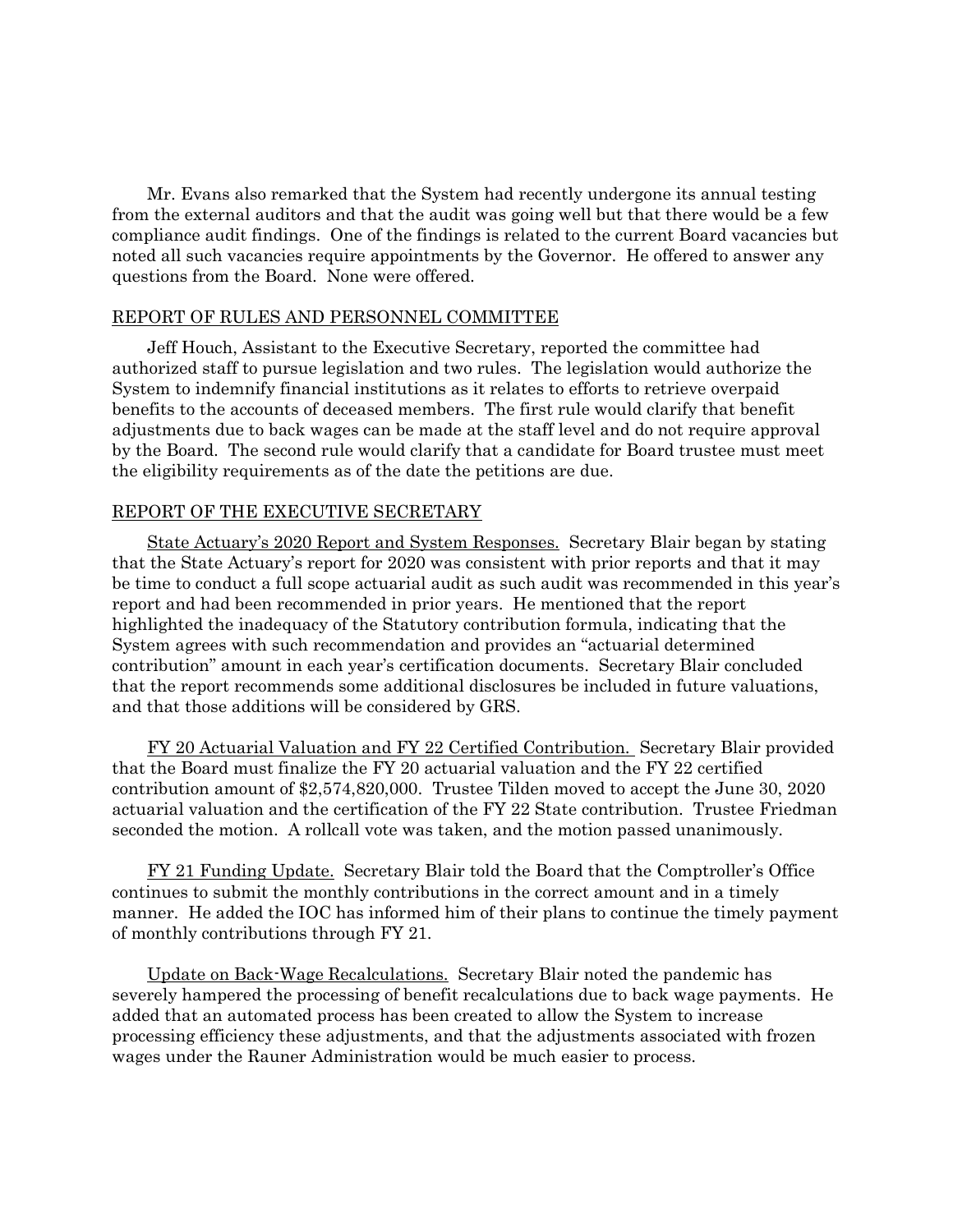Secretary Blair mentioned that staff will consider putting information on the website and Facebook page detailing the progress being made in calculating adjustments. Trustee Morris asked how many back wage adjustments are left and the approximate timeline in which all adjustments would be completed. Secretary Blair indicated that approximately 5,000 remained and that the goal is to complete the workload in 1 year. He added the system staff is looking forward to the completion of this extremely heavy workload.

Buyout Update. Secretary Blair noted the COLA buyout program had a participation rate of 25% and added that approximately \$143.1 million had been processed for the COLA and total buyout programs.

## FIRST QUARTER FY 2020 FINANCIAL STATEMENTS

Alan Fowler, Accounting Division Manager, presented the financial statements for the first quarter of FY 21. Mr. Fowler noted that the employer contributions received during the first quarter of FY 21 were \$173 million higher than the employer contributions received during the first quarter of FY 20, due to the timing of GRF contributions from the Comptroller's Office. In addition, he noted that the FY 20 SERS CAFR had been completed and submitted to the GFOA but has not been published on the website as the Auditor General's office has not yet released it.

Mr. Fowler concluded his report and offered to answer questions. Hearing none, Chairperson Mendoza asked for a motion to approve the first quarter FY 21 financial statements as presented. Trustee Tilden moved approval. The motion was seconded by Trustee Baird. A rollcall vote was taken, and the motion passed unanimously. A copy of the financial statements is made a part of these minutes as Exhibit B.

#### APPROVAL OF EXECUTIVE COMMITTEE MINUTES

The trustees had previously been furnished with copies of the October and November 2020 Executive Committee minutes for review. There being no changes to the minutes, Trustee Baird moved to approve the minutes. Trustee Mittons seconded the motion. A rollcall vote was taken, and the motion passed unanimously.

## OLD BUSINESS

Chairperson Mendoza asked if there was any old business. There was no old business.

#### NEW BUSINESS

For new business, Chairperson Mendoza presented Board resolutions to be presented to former Trustee Yasmin Bates-Brown and former Trustee and recent Comptroller Designee to the Audit and Compliance Committee and the Executive Committee, Loren Iglarsh, in recognition of their service to the System.